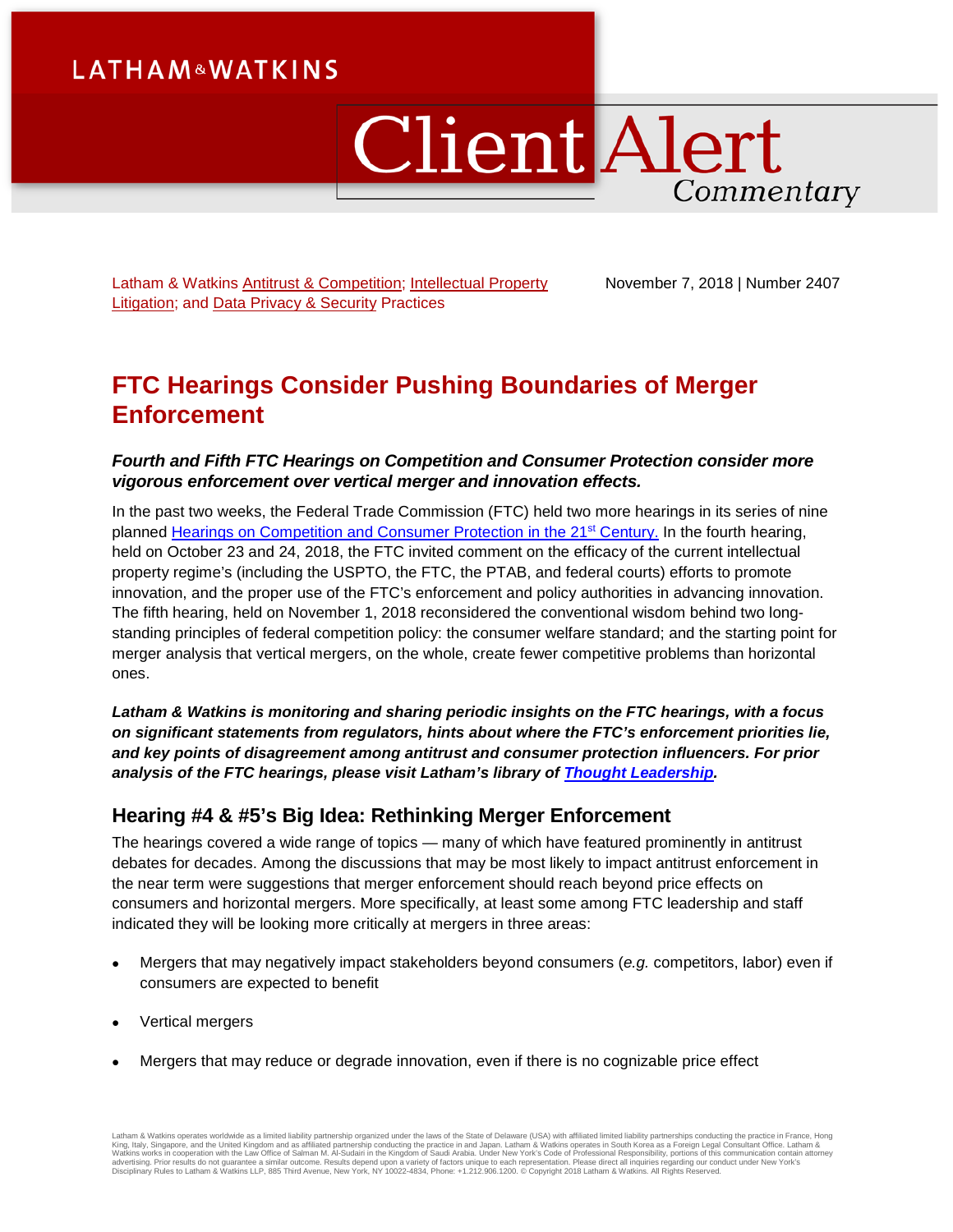## **Key Remarks**

• **"***Forty years into the experiment, we have to admit [the consumer welfare standard] has failed"* Timothy Wu, Columbia University Law School

Panelists in [Hearing #5](https://www.ftc.gov/news-events/audio-video/video/ftc-hearing-5-competition-consumer-protection-21st-century-vertical) reconsidered a long-standing touchstone of antitrust enforcement: the consumer welfare standard. This standard essentially asks if the business conduct in question impacts prices or restricts output in a way that harms consumers. This question is the principle metric federal regulators use to determine whether to seek antitrust enforcement. While the consumer welfare standard has been at the core of antitrust enforcement for decades, recent critics argue that the standard leads to harmful concentration, and under-enforcement including in the area of merger enforcement.

Wu and other critics argued that regulators' myopic focus on efficiencies, particularly in merger enforcement analysis, has resulted in excessive market consolidation. He posited that the consumer welfare standard may be helpful to assess the costs of collusion, but is poorly suited to merger review. Maurice Stucke, from University of Tennessee College of Law, echoed this point by arguing that the significant decline in merger enforcement is a reason to replace the consumer welfare standard. Panelists like Jonathan Sallet of the Benton Foundation and the Open Markets Institute's Barry Lynn proposed a handful of alternatives, including using the standard as a guiding principal rather than the basis for bringing enforcement actions.

Other panelists defended the consumer welfare standard as predictable, administrable, and based in economics. Sharis Pozen, former Acting Assistant Attorney General for the DOJ Antitrust Division and current Vice President for Global Competition Law and Policy at GE, argued that consumers should remain at the center of the analysis and emphasized the importance of keeping economics as the backbone of competition law. She observed, "Some of the presentations today take us far away from that" and expressed concern that abandoning the consumer welfare standard to pursue other objectives, such as "fairness" would create an intolerable level of subjectivity and uncertainty for business, antitrust enforcers, and practitioners.

• *"I think we really, very badly need new vertical merger guidelines."* Professor Carl Shapiro, University of California at Berkeley

A long-standing starting point in federal merger enforcement is that vertical mergers are inherently "less likely than horizontal mergers to create competitive problems." The preceding quote is from the 1984 U.S. Department of Justice Merger Guidelines, which is the last time a federal regulator issued formal guidance on vertical mergers. At [FTC Hearing #5](https://www.ftc.gov/news-events/events-calendar/ftc-hearing-5-competition-consumer-protection-21st-century) panelists variously described the 1984 guidelines as "badly out of date" and "a problem" for jurists and litigants. This followed an [announcement](https://www.law360.com/competition/articles/1098243/doj-vertical-merger-guidelines-called-badly-out-of-date-) just a few days prior by Makan Delrahim, Assistant Attorney General for the Antitrust Division for the DOJ that the agency hopes to issue revised guidelines for non-horizontal (*i.e.*, vertical and conglomerate) mergers in 2019 — an initiative that FTC Commissioner Christine Wilson pointed to in her [closing remarks for](https://www.ftc.gov/news-events/audio-video/video/ftc-hearing-5-competition-consumer-protection-21st-century-consumer-0)  [Hearing #5.](https://www.ftc.gov/news-events/audio-video/video/ftc-hearing-5-competition-consumer-protection-21st-century-consumer-0)

Professor Steven Salop of the Georgetown University Law Center, a widely regarded thought leader on the topic, noted in his [remarks](https://www.ftc.gov/news-events/audio-video/video/ftc-hearing-5-competition-consumer-protection-21st-century-consumer-0) that vertical mergers can create upward pricing pressure by eliminating indirect competition and may foreclose competitors' access to key inputs. Professor Salop argued that economists have developed a robust set of tools for analyzing the effects of vertical mergers, but the agency guidelines on vertical mergers do not adequately account for these advancements in economic thinking. According to Professor Salop: "[a]s we saw in *AT&T/Time Warner,* the courts are not very good at analyzing vertical mergers," which he attributed to outdated guidance and lack of enforcement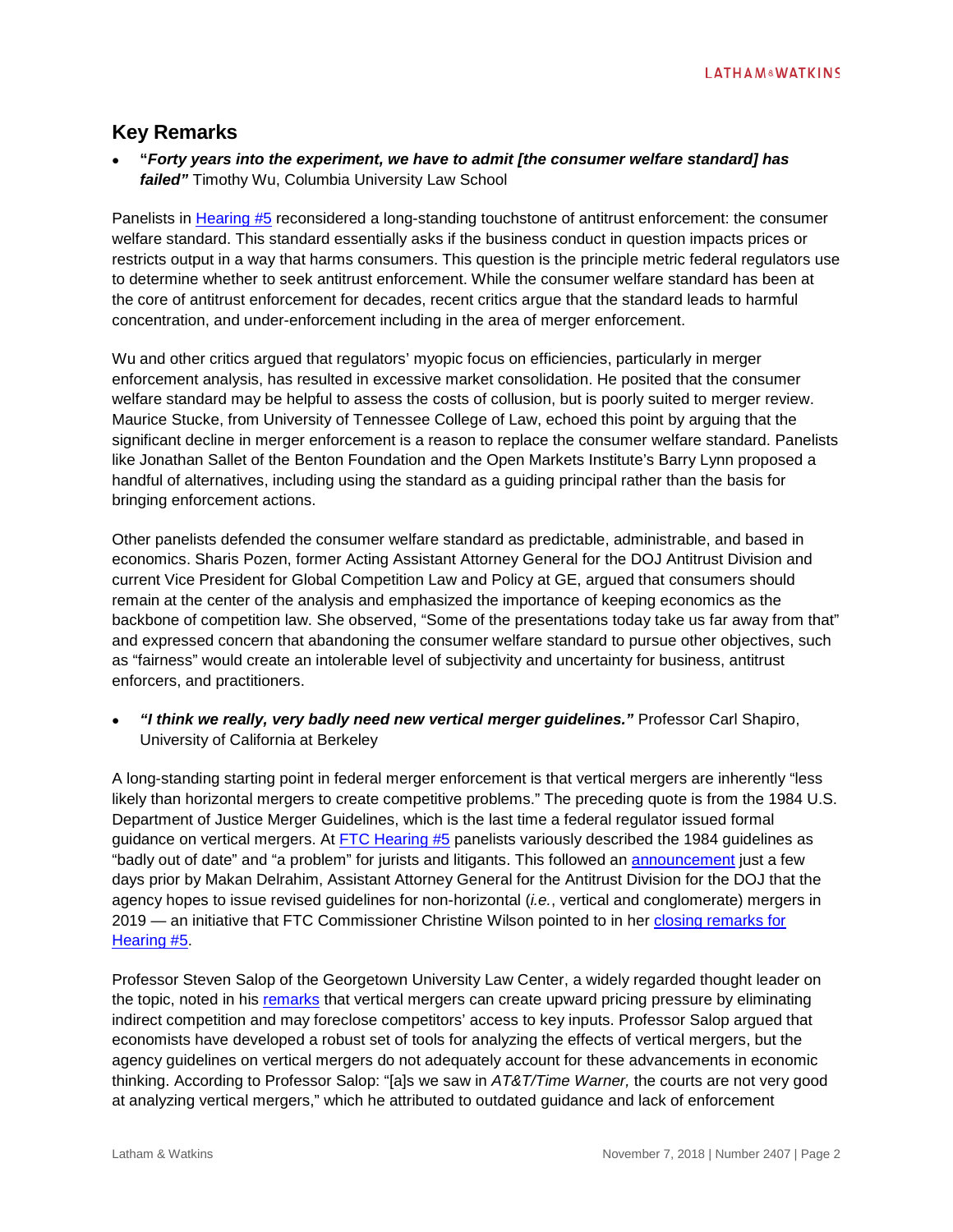precedent. (In *AT&T/Time Warner*, the DOJ Antitrust Division failed to convince the district court of the division's view that the vertical deal would substantially lessen competition. The division's appeal is pending.)

A revision to the guidelines to account for the particular concerns expressed by Shapiro, Salop, and others could lead courts to become more receptive to such arguments in future litigated merger challenges. Whether the FTC Hearings spur the Commission to join the DOJ in revising the vertical merger guidelines remains uncertain, and is a point Latham & Watkins will follow in the months to come.

#### • *"The FTC should [be] ready and willing to challenge a merger even when the facts show that the prevailing, and perhaps only, harm is to innovation."* FTC Commissioner Rebecca Slaughter

Throughout [FTC Hearing #4,](https://competition-consumer-protection-hearings.videoshowcase.net/october-23-hearing-part-1) panelists and presenters echoed a common theme: as the US economy evolves and becomes more reliant on intellectual property, the protection and promotion of innovation is a paramount goal for courts and federal regulators. While participants broadly agreed on the *ends* of intellectual property policy, they proffered different — and sometimes conflicting — visions for the *means* to achieve them. FTC Commissioner Rebecca Slaughter suggested that the FTC consider challenging mergers even if the loss of innovation is the only harm expected to arise from the deal. Currently, the FTC and DOJ consider the impact of a particular deal on the parties' incentives to innovate, but they have never blocked a deal solely on a harm-to-innovation theory. If the agencies follow Slaughter's suggestion, challenges to mergers could be brought even in the absence of cognizable price or quality effects. Even a deal in which the combination of two complementary technologies would result in a better product and/or lower prices could be at risk if the agencies are separately worried about a loss or degradation in innovation as such. At this point, what sort of standard would be applied in such a circumstance remains unclear.